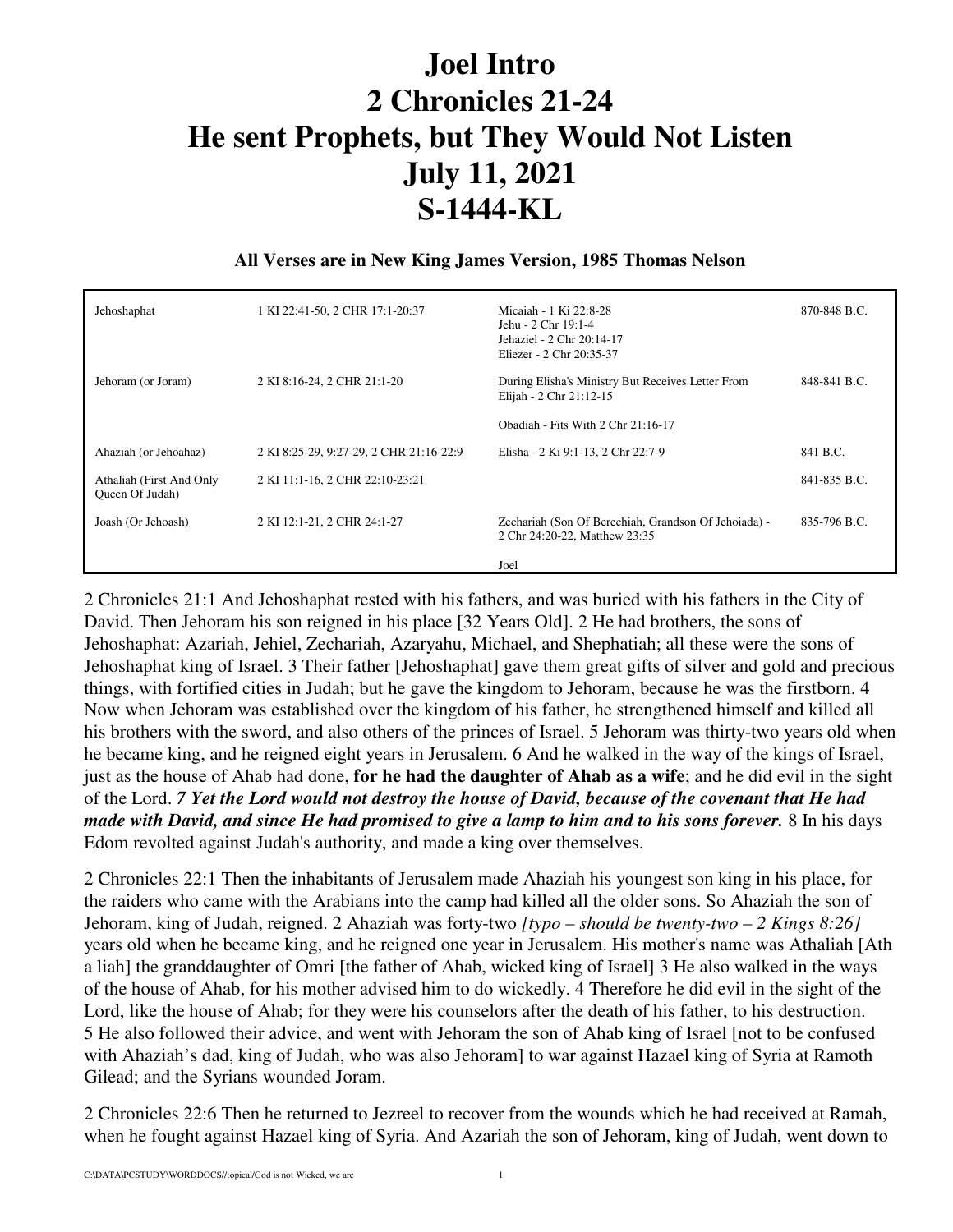see Jehoram the son of Ahab in Jezreel, because he was sick. 7 His going to Joram was God's occasion for Ahaziah's downfall; for when he arrived, he went out with Jehoram against Jehu the son of Nimshi, whom the Lord had anointed to cut off the house of Ahab. 8 And it happened, when Jehu was executing judgment on the house of Ahab, and found the princes of Judah and the sons of Ahaziah's brothers who served Ahaziah, that he killed them. 9 Then he searched for Ahaziah; and they caught him (he was hiding in Samaria), and brought him to Jehu. When they had killed him, they buried him, "because," they said, "he is the son of Jehoshaphat, who sought the Lord with all his heart." **So the house of Ahaziah had no one to assume power over the kingdom**.

2 Chron 22:10 Now when Athaliah [Ath a liah] the mother of Ahaziah saw that her son was dead, she arose and destroyed all the royal heirs of the house of Judah. 11 But Jehoshabeath, the daughter of the king [former king Jehoram – likely by a different wife than Athaliah], took Joash the son of Ahaziah, and stole him away from among the king's sons who were being murdered, and put him and his nurse in a bedroom. So Jehoshabeath, the daughter of King Jehoram, the wife of Jehoiada the priest (for she was the sister of Ahaziah), hid him from Athaliah so that she did not kill him. 12 And he [Joash] was hidden with them in the house of God for six years, while Athaliah reigned over the land.

2 Chronicles 23:1 In the seventh year Jehoiada strengthened himself, and made a covenant with the captains of hundreds: Azariah the son of Jeroham, Ishmael the son of Jehohanan, Azariah the son of Obed, Maaseiah the son of Adaiah, and Elishaphat the son of Zichri. 2 And they went throughout Judah and gathered the Levites from all the cities of Judah, and the chief fathers of Israel, and they came to Jerusalem. 3 Then all the assembly made a covenant with the king in the house of God. And he said to them, "Behold, the king's son shall reign, as the Lord has said of the sons of David. 4 This is what you shall do: One-third of you entering on the Sabbath, of the priests and the Levites, shall be keeping watch over the doors; 5 one-third shall be at the king's house; and one-third at the Gate of the Foundation. All the people shall be in the courts of the house of the Lord. 6 But let no one come into the house of the Lord except the priests and those of the Levites who serve. They may go in, for they are holy; but all the people shall keep the watch of the Lord. 7 And the Levites shall surround the king on all sides, every man with his weapons in his hand; and whoever comes into the house, let him be put to death. You are to be with the king when he comes in and when he goes out." 8 So the Levites and all Judah did according to all that Jehoiada the priest commanded. And each man took his men who were to be on duty on the Sabbath, with those who were going off duty on the Sabbath; for Jehoiada the priest had not dismissed the divisions. 9 And Jehoiada the priest gave to the captains of hundreds the spears and the large and small shields which had belonged to King David, that were in the temple of God. 10 Then he set all the people, every man with his weapon in his hand, from the right side of the temple to the left side of the temple, along by the altar and by the temple, all around the king. 11 And they brought out the king's son, put the crown on him, gave him the Testimony, and made him king. Then Jehoiada and his sons anointed him, and said, "Long live the king!"

2 Chronicles 23:12 Now when Athaliah heard the noise of the people running and praising the king, she came to the people in the temple of the Lord. 13 When she looked, there was the king standing by his pillar at the entrance; and the leaders and the trumpeters were by the king. All the people of the land were rejoicing and blowing trumpets, also the singers with musical instruments, and those who led in praise. So Athaliah tore her clothes and said, "Treason! Treason!" 14 And Jehoiada the priest brought out the captains of hundreds who were set over the army, and said to them, "Take her outside under guard, and slay with the sword whoever follows her." For the priest had said, "Do not kill her in the house of the Lord." 15 So they seized her; and she went by way of the entrance of the Horse Gate into the king's house, and they killed her there. 16 Then Jehoiada made a covenant between himself, the people, and the king, that they should be the Lord's people. 17 And all the people went to the temple of Baal, and tore it down. They broke in pieces its altars and images, and killed Mattan the priest of Baal before the altars.